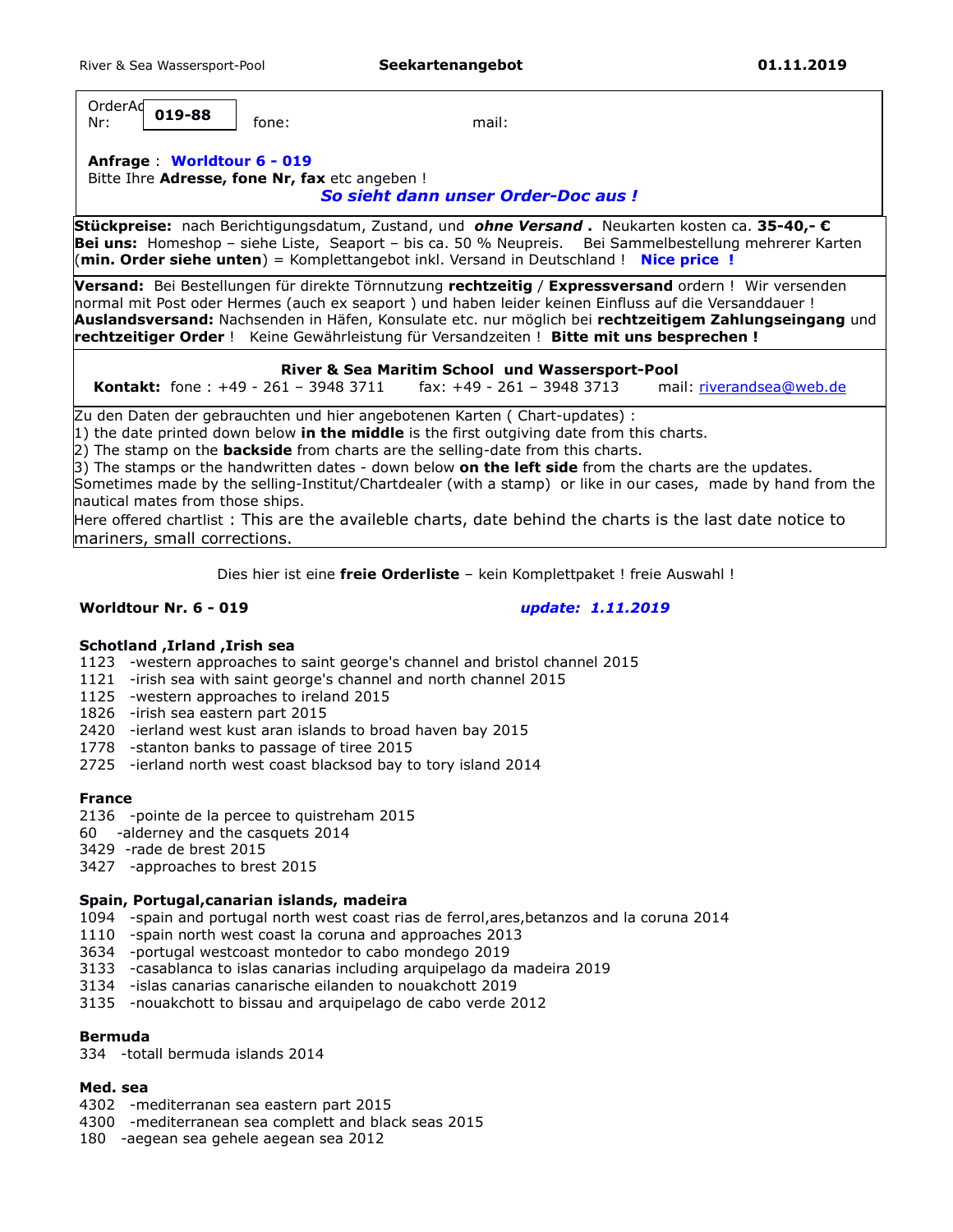- 1041 -nisos naxos to vrachoi kalogeroi 2014
- 1040 -nisos ios to vrachonisida kandelioussa 2014
- 1093 -aegean sea greece steno antikythiron to steno kafirea 2014
- 1092 -western appraoches to aegean sea 2014
- 1087 -steno kafirea to edremit korfezi 2015
- 1086 -edremit korfezi to strymonikos kolpos 2015
- 1085 -steno kafirea to thessaloniki 2014
- 1439 -sicilie to kreta 2015

#### **Overzeilers , Brazilia, South America, America**

- 4102 -western approaches to the british islands 2014
- 4022 -south america to africa 2015
- 4202 -east coast of south america 2013
- 4201 -south east coast of south america 2015
- 2866 -cape canaveral to key west including the western part of the bahama banks 2015
- 2864 -cape hatteras to cape romain
- 2861 -delaware bay to cape hatteras 2015
- 2670 -cape brenton to delaware bay 2015
- 2710 -north america east coast delaware bay to the straits of florida 2015
- 517 -trinidad to cayenne 2015
- 520 -cayenne to sao luis 2015
- 528 -sao luis to recife 2015
- 529 -recife to cabo de sao tome 2015
- 530 -cabo de sao tome to rio grande 2014
- 99 -entrances to rivers in guyana and suriname 2015
- 1332 -south america tierra del fuego ,isla de los estados and estrecho de le maire 2014

#### **Caribic**

- 485 -saint croix totall island 2015
- 487 -saint christopher saint kitts sint eustatius and saba 2014
- 500 -west indies north east approaches to tinindad 2014
- 501 -west indies south east approaches to trinidad 2014
- 472 -mona passage 2015
- 585 -nevis and antigua to northern guadeloupe 2015
- 584 -saint barthelemy to antigua 2015
- 583 -sombrero island to saint christopher saint kitts 2015
- 597 -saint vincent to grenada 2015
- 596 -southern martinique to saint vincent 2015
- 594 -southern guadeloupe to northern matinique 2013
- 618 -southern guadeloupe including marie-galante and les saintes 2014
- 1042 -west indies lesser antilles to montserrat to saint lucia 2015
- 1043 -west indies windward islands saint lucia to grenada and barbados 2015
- 1025 -lesser antilles anguilla to guadeloupe 2015
- 1045 -approaches to trinidad and the rio orinoco 2015
- 1044 -trinidad and tobago to archipielago los testigos including grenada 2015
- 3867 -cuba western sheet 2015
- 3866 -cuba middle sheet 2015
- 3865 -cuba eastern sheet 2015
- 2579 -whole cuba 2015
- 702 -aruba and curacao 2015
- 2016 -puerto rico to leeward islands 2015
- 2003 -west indies puerto rico virgin islands virgin passage and sonda de vieques 2014
- 2005 -road harbour to capella islands virgin islands 2015

#### **Pacific**

- 441 -south eastern approaches to fiji islands 2010
- 751 -koro island to northern lau group fiji islands 2012
- 764 -navula passage to beqa fiji islands 2012
- 745 -south paific oceaan fiji islands kadavu to suva harbour 2013
- 764 -mariana islands southern part 2015
- 763 -caroline islands western part 2015
- 762 -caroline islands eastern part 2015
- 761 -marshall islands 2012